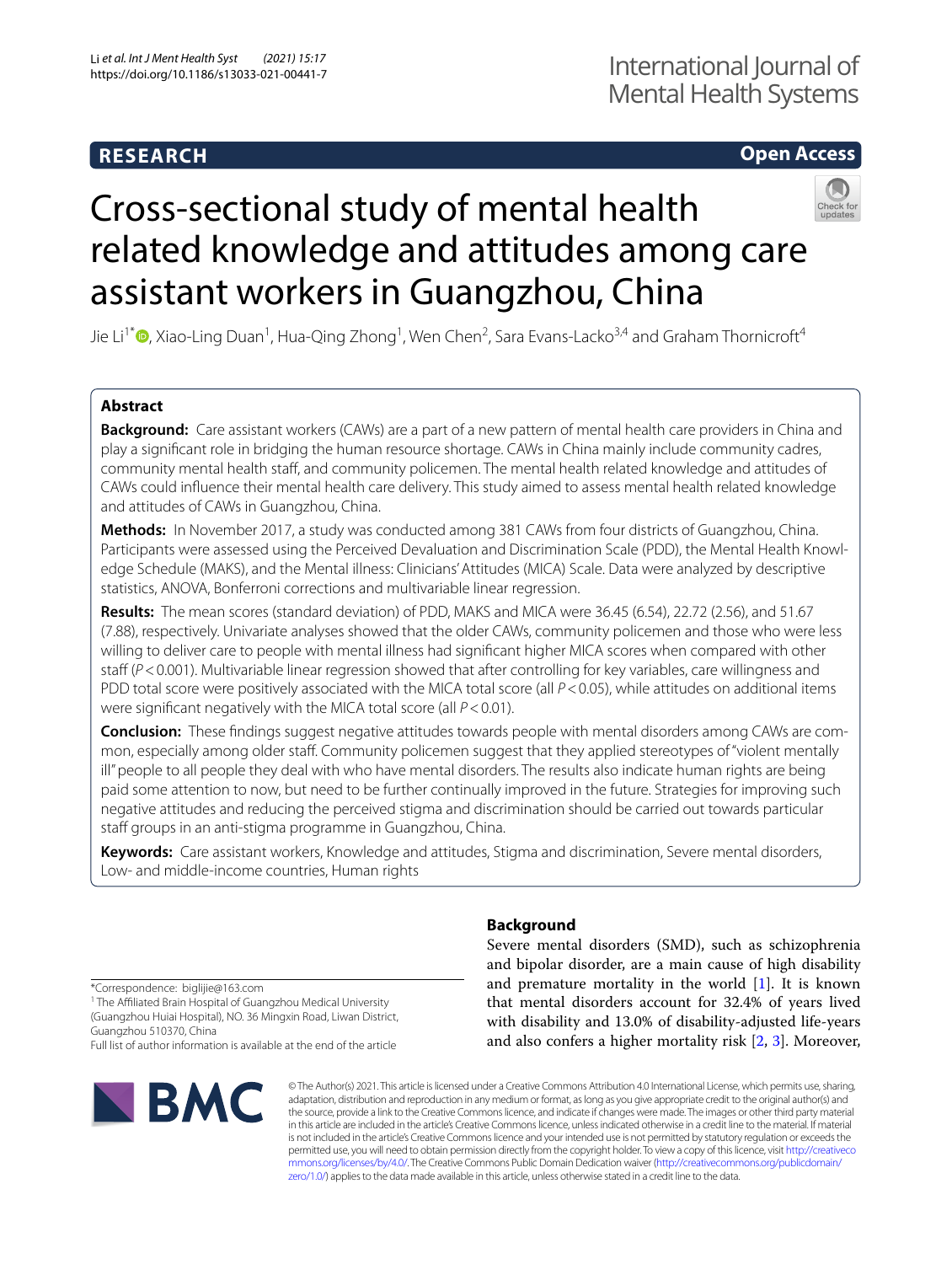there is also increasing evidence suggesting that mental disorders account for more than approximately 13% of the global burden of disease [[1](#page-7-0), [4,](#page-7-3) [5\]](#page-7-4). It is predicted that mental disorders will represent one third of the economic burden of all non-communicable diseases by 2030 [[6\]](#page-7-5). Given that SMD have an infuence on well-being of individuals, happiness of families, and harmony of society. Stigma related to mental illness sets barriers to patients' psycho-social recovery and returning to education, work settings and participation in the community. Efective measures should be taken to deliver better services to people living with SMD [\[7](#page-7-6), [8](#page-7-7)]. With the development of economy and society in high- income countries, it now more common to see a trend to form a balanced care model between specialized hospitals and community care for improving mental health services in highincome countries [[9\]](#page-7-8).

When compared to high-income countries, however, there are more challenges to improve mental health services in low- and middle-income countries (LMICs), such as the huge treatment gap (TG) and shortage of available human resources  $[10]$  $[10]$ . The treatment gap refers to the fact that more than 95% of people with major depressive disorder in LMICs receive no efective treatment [\[11](#page-7-10)]. The WHO also have reported that 97% of high-income countries deliver community-based care, but the proportion in low-income countries is only about 52% [[12\]](#page-7-11). Due to the fact that mental health care mainly relies on professional staf, rather than advanced technology or medical equipment, the WHO has proposed strategies called task shifting (TS) for increasing human resources in mental health care, which means to shift part of services or roles from mental health staf to non-specialist health workers in the community [[1,](#page-7-0) [13](#page-7-12)].

China, one of the middle-income countries in the world, has large number of people diagnosed with mental disorders. In 2012, it is reported that 173 million Chinese people were estimated to have been diagnosed as psychiatric disorders, of whom 158 million receive no treatment [[14\]](#page-7-13). However, policies of mental health in China have been developed according to diferent characteristics in different historical periods. There are three major changes in the period of delivering mental health care in China: The policy of "public prevention and public treatment" adopted in the 1950s for people with SMD, the prevention and treatment management mode dominated by specialized psychiatric hospitals from the 1960s to the 1990s, and a rehabilitation management mode featuring community services combined with hospitals since the 1990s. The Chinese government has taken effective measures to face challenges and address some mental health needs in recent years, including efforts in 2005 to cover psychotropic drug costs in basic health insurance,

an initiative in 2010 building of more psychiatric hospitals and psycho-psychiatric units in general hospitals, and the "686 Programme" since 2004 which aims to integrate resources of hospital and community services and to train mental health staf in case management and to use individual care plans [\[14](#page-7-13), [15\]](#page-7-14).

China is experiencing a shift from a model of care focusing on single psychiatric institution to a new combination of multiple specialized hospitals, general hospitals and communities services which results in the emergence of a new types of mental health care providers in communities, named care assistant workers (CAWs). CAWs arise from the specifc socio-political culture in China, especially for community policemen who are responsible the local security situation. CAWs mainly consist of community cadres, community mental health staff and community policemen. Among them, community mental health staf are primarily responsible for the diagnosis and treatment of patients with mental disorders in community settings. Community cadres are mainly in charge of providing comprehensive services for people living in the community and help with follow-up care, supervise medication compliance, and the crisis management of patients and caregivers.

Local policemen in the community usually have close contact with SMD patients with unstable psychiatric symptoms or violent behaviour, and they can assist people with mental disorder to go to hospital if needed. For community policemen, there is trend that they are in transition from seeing psychiatric patient as "bad" to "mad" in their work. Community policemen used to be in charge of most criminals and a small proportion were people with mental disorders. Gradually, the scope of their work has expanded, from managing people who have severe violent behaviour to those who have manifest less disturbed behaviour. In this context, community cadres and community policemen are also regarded as lay mental health workers (LHWs) [\[16](#page-7-15)]. It refers to those workers who lack a formal medical professional certifcate or degree, but who are part of the wider workforce in the feld of mental health.

Knowledge and attitudes towards SMD among CAWs can greatly infuence their behavior and the quality of services towards patients with SMD. Negative attitudes and discriminatory behaviors could cause adverse consequences, such as unwillingness to deliver care, spending less time with such patients, or disregarding human rights [[17\]](#page-8-0). However, it is still unclear what the current levels of knowledge and attitudes are among CAWs, especially for community policemen. Therefore, assessing these baseline levels of CAWs is crucial to track and improve mental health care, including in Guangzhou which is one of the largest metropolitan cities in China. Guangzhou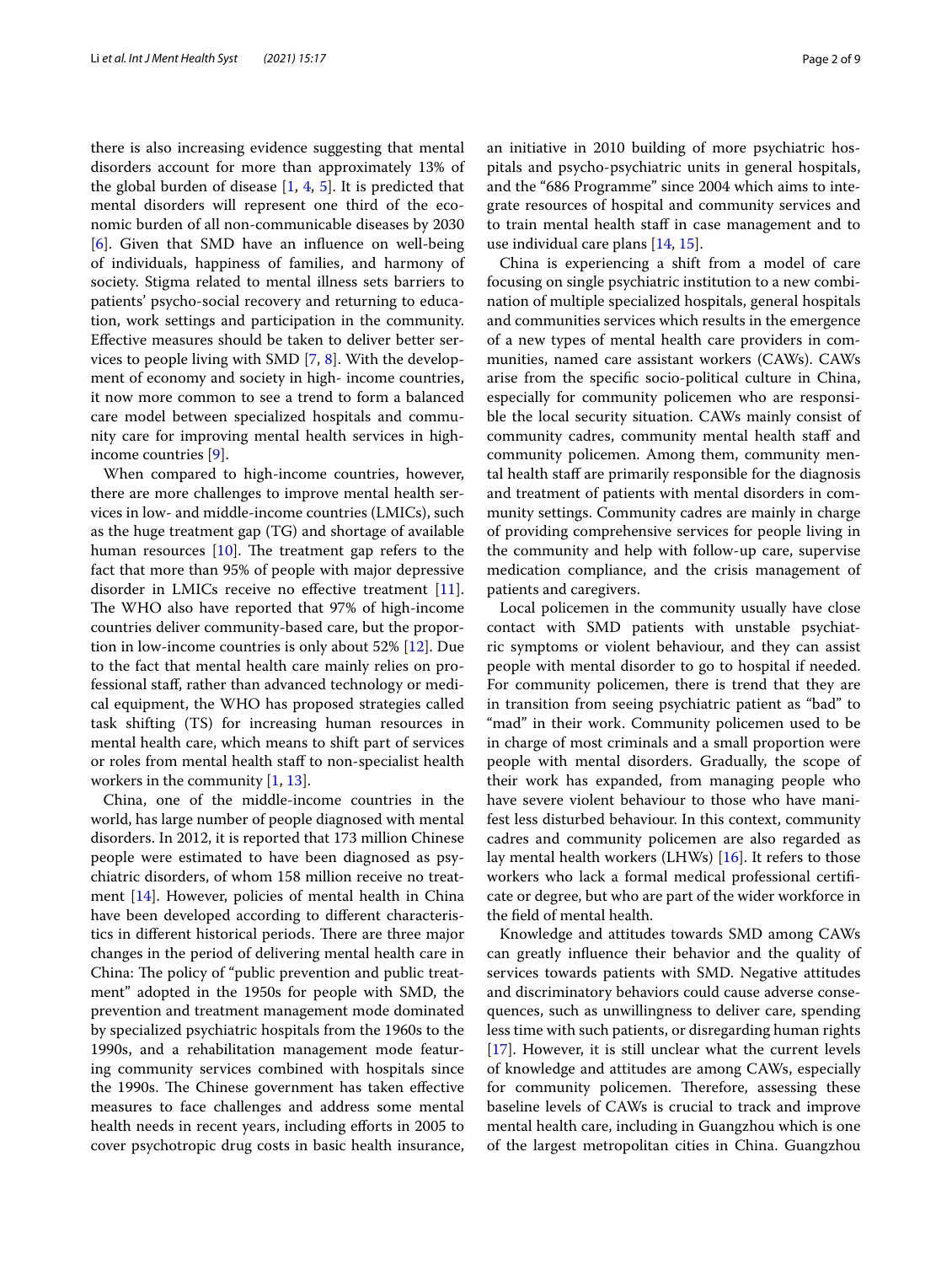has its own mental health service model named "PTSA" (Policy, Training, Service, and Assessment) and assessing such baseline levels will be an important part of assessing future service improvement [[18](#page-8-1)].

This is the first study aimed at assessing the current level of knowledge and attitudes among CAWs in Guangzhou, China. We hypothesized that diferent types of CAWs with diferent age groups, care willingness would have diferent level of knowledge and attitudes related to mental health.

## **Risk assessment of patients with SMD in China**

In 2004, the "686 Programme" was initiated in China to strengthen the management and treatment of people with SMD, which aimed to construct a national community-based system [[19](#page-8-2)]. In this programme, the risk assessment questionnaire was used to assess risk assessment level of people with SMD.

There are six levels in the risk assessment questionnaire, all ranging from 0 to 5. Levels were classifed as follows: People in level 0 were those who showed no risks; People in level 1 were those who showed verbal threats and shouting, but no actual damage or assaults; People in level 2 were those who had shown behavior of damage to property, which happened only at home and could be persuaded to stop; People in level 3 were those who had shown repeated damage or attacks on property or people, which happened anywhere and could not be persuaded to stop; People in level 4 were persistent damage or attacks on property or people (including self-injury or suicide); People in level 5 were those who had any behavior such as serious violence against others, whether at home or in public.

Among 50,000 people with SMD registered in the registry system of Guangzhou SMD Management Database, nearly 1000 (2%) of people were assessed in level 3 to level 5 who were those with potential violence to themselves, their families or the wider society. Therefore, CAWs who delivered services towards patients with a level of 3 or higher had priority as participants in this study.

## **Methods**

## **Study design and participants**

This cross-sectional study which lasted for nearly a month was led by Guangzhou Huiai Hospital (current name is The Affiliated Brain Hospital of Guangzhou Medical University) and conducted in the community on November, 2017. Ethics application was approved by the Research Ethics Committee of Guangzhou Huiai Hospital (Number 0252017). Based on our previous study [\[20](#page-8-3)], 4 of 11 districts were randomly chosen based on their geographical locations in Guangzhou City. Finally, Li

Wan and Tian He were included as urban districts; Hua Du and Nan Sha were chosen as suburban districts.

Participants in our study were all CAWs who worked in the four selected districts and delivered mental health services to patients with SMD assessed as at level 3 or higher by the risk assessment questionnaire. We also required that CAWs who participated in this study should be those who were treating service users should satisfy a series of criteria, namely taking antipsychotic medication, being in a stable condition and living in the community for at least half a year. Participants were asked to complete three standardized scales to assess their baseline level of knowledge and attitudes. Thus, this research mainly aims at learning the baseline level of knowledge and attitudes among CAWs. Apart of this baseline study (part 1), we have further developed an anti-stigma training for CAWs in Guangzhou China (part 2), please see a prior publicaition for full details  $[21]$  $[21]$  $[21]$ . This project is part of the wider "Anti-stigma campaign in Guangzhou,China" (2017–2022).

After the procedure had been thoroughly explained, participants were those who gave their written, informed consent. A total of 381 participants were included in data analysis.

## **Instruments**

## **Perceived devaluation and discrimination scale (PDD)**

Perceived Devaluation and Discrimination Scale (PDD) was developed by Link et al., to assess the beliefs of participants regarding to which extent other people will devalue or discriminate against somebody with mental disorders. The scale consisted of 12 items rated by 5 points from strongly agree to strongly disagree [\[22\]](#page-8-5). Total score of PDD ranged from 12 to 60 and item 5, 6, 7, 9, 11 and 12 are reversely scored. The higher score suggested the stronger perception of devaluation and discrimination. In this study, we used the Chinese version of PDD which has been tested with good validity and reliability (Cronbach's Alpha=0.70) [[23,](#page-8-6) [24](#page-8-7)].

## **Mental health knowledge schedule (MAKS)**

The Mental Health Knowledge Schedule (MAKS) was developed by Thornicroft and his colleagues from King's College London, United Kingdom. It is used to measure participants' knowledge and understanding regarding stigma related to mental illness. The scale consists of 12 items, which were rated on the 5-point Likert scale ranging from strongly agree to strongly disagree  $[25]$  $[25]$ . The higher score suggested more stigmarelated mental health knowledge. MAKS is made up of two parts: Part A (items 1–6) aimed at measuring knowledge and understanding of stigma and discrimination; Part B (items 7–12) aimed at measuring the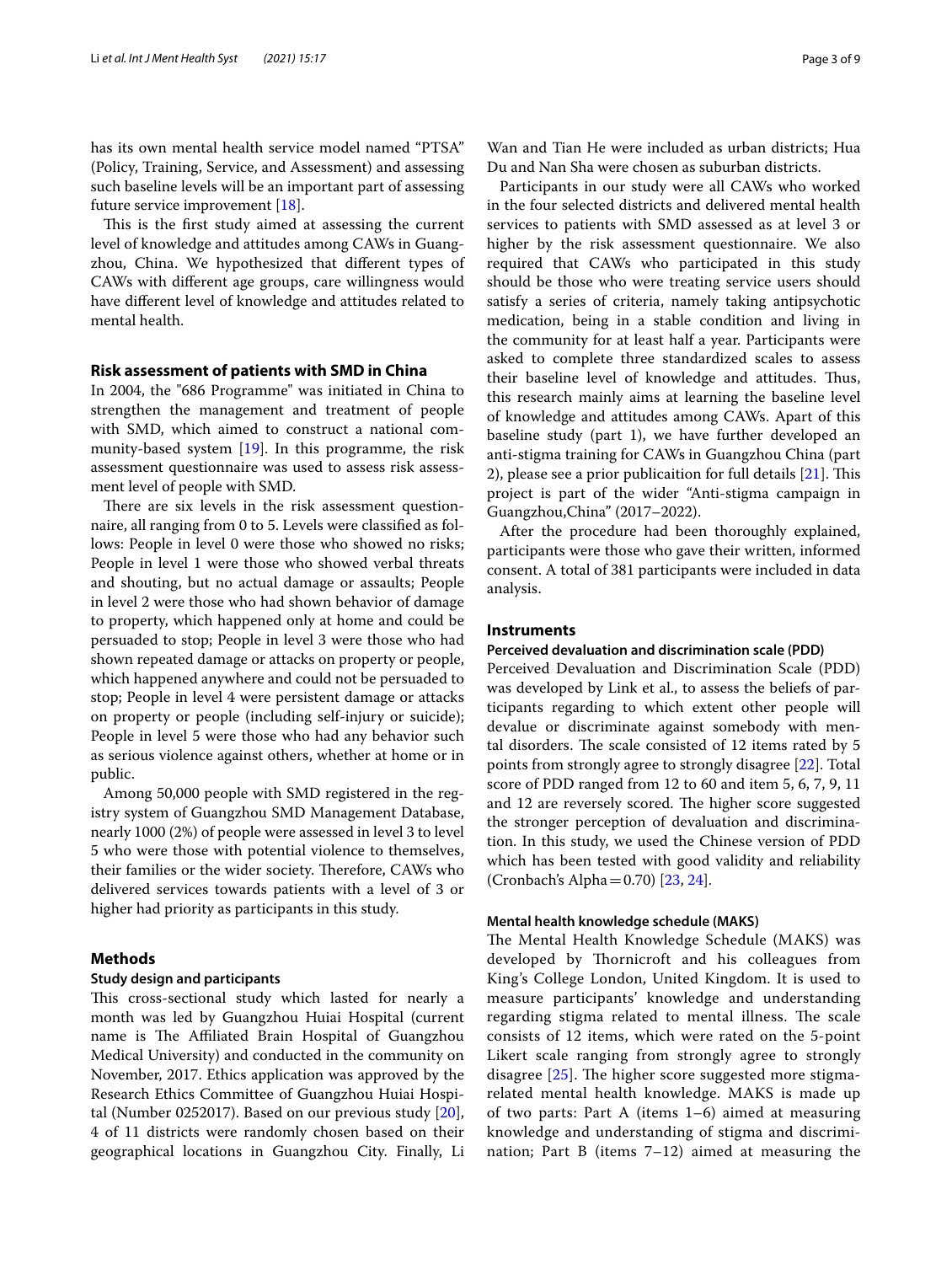ability to identify depression, stress, schizophrenia, bipolar disorder, drug addiction and grief. In this study, MAKS was used in conjunction with PDD and MICA. Overall test–retest reliability of MAKS was 0.71 and the overall internal consistency among was 0.65 (Cronbach's Alpha)  $[25]$  $[25]$ . The Chinese version of MAKS was introduced by Li from Guangzhou Huiai Hospital [\[26](#page-8-9)].

## **Mental illness: clinicians' attitudes (MICA) scale**

Mental illness: Clinicians' Attitudes (MICA) Scale was used to measure the level of stigmatizing attitudes of participants towards psychiatry and people with mental disorders  $[27]$  $[27]$ . This scale consists of 16 items, which are rated on 6 points from strongly agree to strongly disagree. The higher score suggests stronger stigma and more negative attitudes. We also used the Chinese version of MICA scale introduced by Li and tested with good validity and reliability (Cronbach's Alpha $=0.72$ ) [[28](#page-8-11)].

In order to further assess attitudes, participants were also asked to give their opinions towards two additional items: "People with severe mental disorders, such as schizophrenia, should stay a long time in hospital" and "It would be disgraceful for me if someone in my family had a serious mental disorder". Items were rated on the 5-point Likert scale ranging from  $1=$  totally agree to  $5 =$  totally disagree.

## **Statistical analysis**

Statistical analyses were conducted using IBM SPSS Statistics (Version 23.0; IBM Corporation, USA).First, descriptive statistics, including means and standard deviations (SD) for normally distributed variables and frequency and proportion for categorical variable, were calculated to describe diferences on the demographic characteristics of CAWs. Second, analysis of variance (ANOVA) was used to compare diferences of total scores of PDD, MICA and MAKS by diferent ages, care groups, and care willingness. Furthermore, Bonferroni corrections were conducted to analyze diferences between any two groups if statistically signifcant diferences were found by ANOVA. Last, multilinear regression models were used to calculate associations between MICA and age, care willingness, additional items and PDD total score among participants. To be specific, adjusted regression coefficients (Ab) of factors associated with MICA responses and corresponding 95% confdence intervals (*CI*) were calculated, while statistically signifcant demographics (age, educational level and types of CAWs) were included in the models. Signifcance was set at *P* < 0.05.

## **Results**

## **Baseline characteristics**

In total 384 CAWs were invited to participate in this study. As shown in Table [1,](#page-3-0) 381 care assistant workers completed our assessment. The response rate was 99.2% (381 of 384). Most CAWs were community cadres (52.2%), the rest of whom were community health workers (18.1%), community policemen (16.5%), volunteers (2.1%) and others (11.1%) who included patients' relatives, friends and neighbors. It was found that 69.8% of CAWs were willing to deliver services towards patients with SMD, while 24.1% were neutral, and 6% were unwilling. All of these CAWs were responsible for delivering various kinds of services to people with mental disorders, for example, schizophrenia, schizoafective disorder, bipolar disorder, paranoid mental disorders, or mental disorders due to epilepsy.

## **PDD, MAKS and MICA total scores**

The mean total score was  $36.45$  (SD = 6.54) for the PDD, 22.72 (SD = 2.56) for the MAKS and  $51.67$  (SD = 7.88) for the MICA. Higher score indicated higher level of knowledge (MAKS) regarding mental health or higher stigma (PDD and MICA) towards mental disorders.

## <span id="page-3-0"></span>**Table 1 Socio-demographic characteristics (baseline)**

| <b>Characteristics</b>        | Participants ( $n = 381$ ) |  |  |
|-------------------------------|----------------------------|--|--|
| Age, years: mean (SD)         | 39.04 (9.07)               |  |  |
| Education, years: mode (%)    | 15 (81.9)                  |  |  |
| Race, n (%)                   |                            |  |  |
| Han                           | 376 (98.7)                 |  |  |
| Others                        | 5(1.3)                     |  |  |
| Sex, n (%)                    |                            |  |  |
| Male                          | 227 (59.6)                 |  |  |
| Female                        | 154 (40.4)                 |  |  |
| Religious, n (%)              |                            |  |  |
| Atheists                      | 363 (95.3)                 |  |  |
| Others                        | 18(4.7)                    |  |  |
| Care assistant workers, n (%) |                            |  |  |
| Community health workers      | 69(18.1)                   |  |  |
| Community policemen           | 63 (16.5)                  |  |  |
| Community cadres              | 199 (52.2)                 |  |  |
| Volunteers                    | 8(2.1)                     |  |  |
| Others                        | 42 (11.1)                  |  |  |
| Care willingness, n (%)       |                            |  |  |
| Willingness                   | 266(69.8)                  |  |  |
| Neutral                       | 92(24.1)                   |  |  |
| Unwillingness                 | 23(6.0)                    |  |  |

Data were indicated by mean, standard deviation (SD), frequency and proportion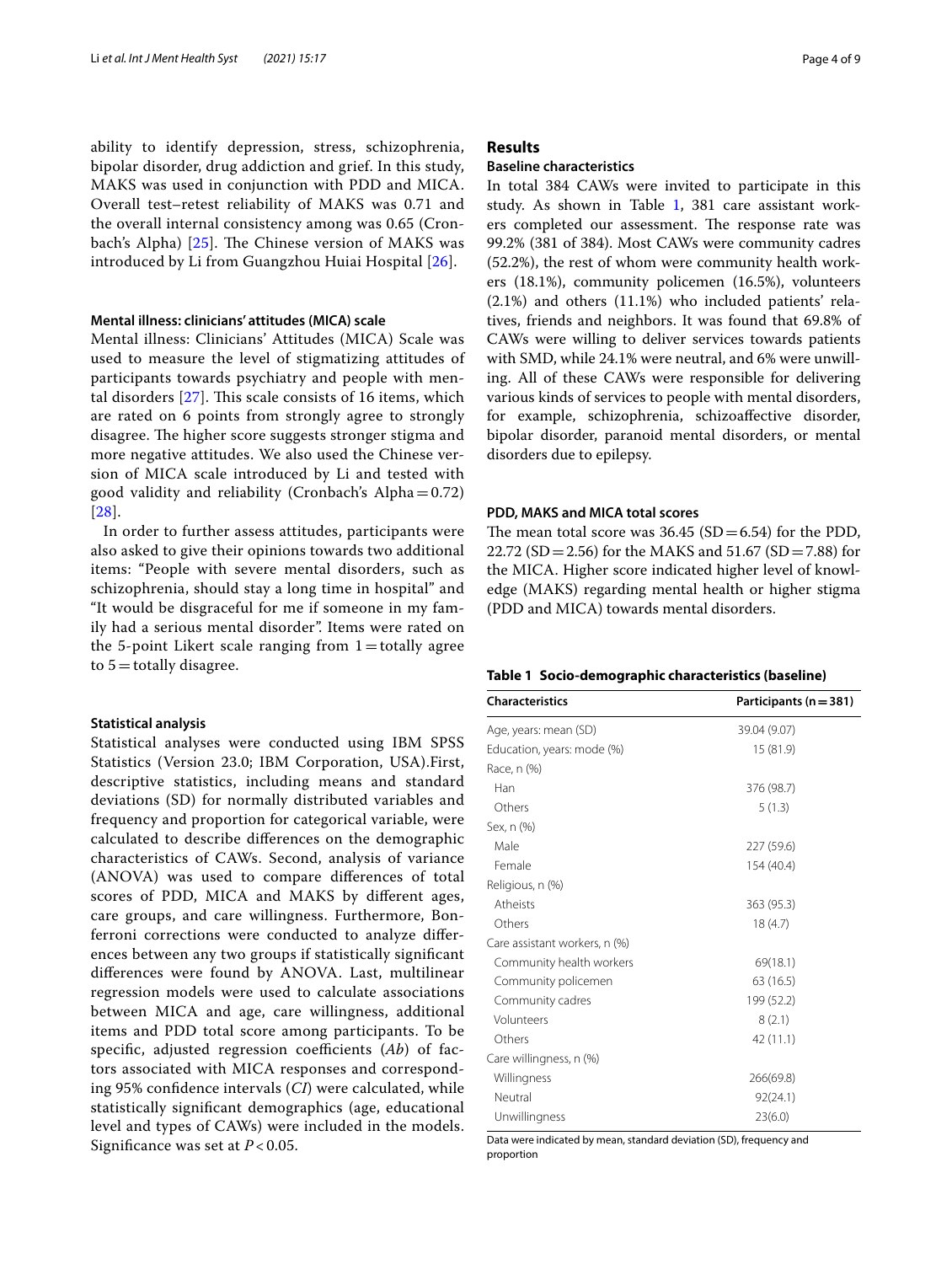<span id="page-4-0"></span>**Table 2 Attitudes towards 2 additional items of MICA (n, %)**

|                                                                               | Attitude | $n = 381$ | %    |
|-------------------------------------------------------------------------------|----------|-----------|------|
| Item-1                                                                        |          |           |      |
| People with severe mental                                                     | Agree    | 201       | 52.8 |
| disorders, such as schizophre-<br>nia, should stay a long time in<br>hospital | Neutral  | 98        | 25.7 |
|                                                                               | Disagree | 82        | 215  |
| $Item-2$                                                                      |          |           |      |
| It would be disgraceful for me if                                             | Agree    | 40        | 10.5 |
| someone in my family had a<br>serious mental disorder                         | Neutral  | 86        | 226  |
|                                                                               | Disagree | 255       | 66 9 |

## **Responses frequencies for additional items in the MICA scale**

There were 2 additional items added to the MICA for further assessing participants' attitudes. One is "People with severe mental disorders, such as schizophrenia, should stay a long time in hospital". The other is "It would be disgraceful for me if someone in my family had a serious mental disorder". Attitudes composed of three dimensions, agree (strongly agree and partly disagree), neutral and disagree (strongly disagree and partly disagree). Table [2](#page-4-0) shows the results. In our results, 52.8% of CAWs agreed with item 1, while 66.9% of CAWs disagreed with item 2.

## **PDD, MAKS and MICA total scores and socio‑demographic variables**

As shown in Table [3](#page-4-1), there was no diference among the four-age groups in the scale of PDD or MAKS. However, there was a signifcant diference in the MICA score (*P*<0.001). It demonstrated that CAWs who were  $40-49$  years old  $(53.58 \pm 8.06)$ or 50–60 years old  $(55.13 \pm 7.30)$  had significant higher MICA scores compared with CAWs with 20–29 years old  $(48.82 \pm 7.01)$  and 30–39 years old  $(49.71 \pm 7.33)$ . It suggested that the older groups showed more stigma.

2. Comparison by types of CAWs

As shown in Table [4](#page-4-2), diferences of the PDD, MAKS and MICA total scores on the four groups were all signifcant (*P*<0.05). Community policemen had the highest score for PDD  $(38.33 \pm 6.36)$  and MICA  $(55.63 \pm 7.49)$ , and community mental health staff had the lowest score in the MICA  $(48.16 \pm 7.76)$ . Community mental health staff and community policemen had higher MAKS scores  $(23.37 \pm 2.65)$ for community policemen and  $23.59 \pm 2.69$  for Community mental health staff) than those of community cadres (22.41 $\pm$ 2.63) and others (21.96 $\pm$ 2.24).

3. Comparison by willingness to provide care As shown in Table [5](#page-5-0), there were significant differences in PDD (*P*<0.05) and MICA scores among CAWs with diference care willingness (*P*<0.001). CAWs with those who demonstrated attitudes of unwillingness (55.26 $\pm$ 9.69) or neutral (54.47 $\pm$ 6.85) had signifcant higher MICA scores than those who were willing to deliver care  $(50.39 \pm 7.72)$ .

|  | 1. Comparison by age |  |  |
|--|----------------------|--|--|
|--|----------------------|--|--|

| Table 3 Differences of PDD, MANS and MICA total scores among different age groups (Mean $\pm$ 5D) |                |                  |                 |                 |       |         |  |
|---------------------------------------------------------------------------------------------------|----------------|------------------|-----------------|-----------------|-------|---------|--|
| <b>Measurements</b>                                                                               | Age groups     |                  | D               |                 |       |         |  |
|                                                                                                   | $20 - 29$      | $30 - 39$        | $40 - 49$       | 50–60           |       |         |  |
| <b>PDD</b>                                                                                        | $35.86 + 5.68$ | $36.16 + 6.37$   | $36.98 + 7.24$  | $36.60 + 6.17$  | 0.58  | 0.63    |  |
| <b>MAKS</b>                                                                                       | $22.54 + 2.41$ | $22.69 + 2.66$   | $22.91 + 2.46$  | $22.56 + 3.39$  | 1.87  | 0.60    |  |
| <b>MICA</b>                                                                                       | $48.82 + 7.01$ | $49.71 \pm 7.33$ | $53.58 + 8.06*$ | $55.13 + 7.30*$ | 12.70 | < 0.001 |  |

## <span id="page-4-1"></span>**Table 3 Diferences of PDD, MAKS and MICA total scores among diferent age groups (Mean±SD)**

\* Compare with 20–29 age group and 30–39 age group, *P*<0.05

<span id="page-4-2"></span>

|  |  |  | Table 4 Differences of PDD, MAKS and MICA total scores among care assistant workers (Mean $\pm$ SD) |  |
|--|--|--|-----------------------------------------------------------------------------------------------------|--|
|--|--|--|-----------------------------------------------------------------------------------------------------|--|

| <b>Measurements</b> | <b>Community mental</b><br>health staff | <b>Community policemen</b> | <b>Community cadres</b> | <b>Others</b>       |       |         |
|---------------------|-----------------------------------------|----------------------------|-------------------------|---------------------|-------|---------|
| <b>PDD</b>          | $36.77 \pm 7.76$                        | $38.33 \pm 6.36$           | $35.51 \pm 5.89^{\#}$   | $37.42 \pm 6.88$    | 3.61  | 0.013   |
| <b>MAKS</b>         | $23.59 + 2.69$                          | $23.37 \pm 2.65$           | $22.41 \pm 2.63*$       | $21.96 \pm 2.24$ ** | 6.28  | < 0.001 |
| <b>MICA</b>         | $48.16 + 7.76$                          | $55.63 + 7.49*$            | $51.13 + 7.49**$        | $53.66 + 7.57*$     | 12.26 | < 0.001 |

\* Compare with community mental health staf, *P*<0.05; # Compare with community policemen, *P*<0.05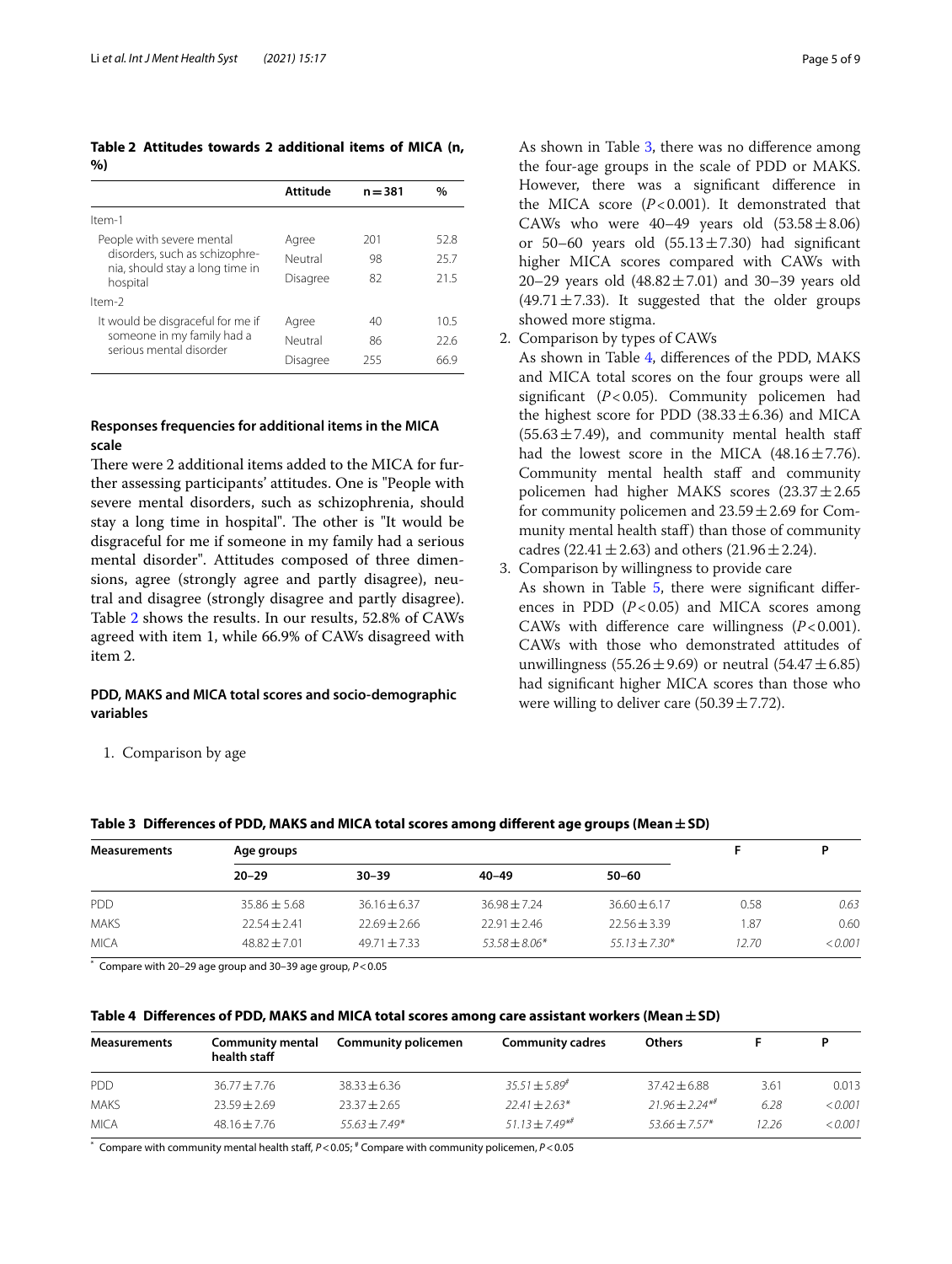<span id="page-5-0"></span>**Table 5 Diferences of PDD, MAKS and MICA total scores among care willingness (Mean±SD)**

| Measurements Willingness Neutral |                                              | Unwillingness F                                |      |         |
|----------------------------------|----------------------------------------------|------------------------------------------------|------|---------|
| <b>PDD</b>                       | $35.84 + 6.57$ $37.67 + 6.02$ $38.65 + 7.34$ |                                                | 413  | 0017    |
| <b>MAKS</b>                      | $72.80 + 2.64$ $72.48 + 2.69$ $72.83 + 2.69$ |                                                | O 51 | 0.60    |
| <b>MICA</b>                      |                                              | $50.39 + 7.72$ $54.47 + 6.85*$ $55.26 + 9.69*$ | 1241 | < 0.001 |

\* Compare with willingness, *P*<0.05

<span id="page-5-1"></span>**Table 6 Diferences of PDD, MAKS and MICA total scores on additional items (Mean±SD)**

| <b>Measurements</b>                                                                                 | Aaree           | <b>Neutral</b>  | <b>Disagree</b> | F     | Р       |
|-----------------------------------------------------------------------------------------------------|-----------------|-----------------|-----------------|-------|---------|
| Item 1: People with severe mental disorders, such as schizophrenia, should long<br>stay in hospital |                 |                 |                 |       |         |
| <b>PDD</b>                                                                                          | $36.76 + 6.67$  | $36.17 + 6.41$  | $36.04 + 6.42$  | 0.48  | 0.621   |
| <b>MAKS</b>                                                                                         | $72.59 + 2.68$  | $72.42 + 2.60*$ | $23.41 + 2.56$  | 3.75  | 0.024   |
| <b>MICA</b>                                                                                         | $53.40 + 7.43*$ | $51.46 + 7.15*$ | $4766 + 838$    | 1681  | < 0.001 |
| Item 2: It would be disgraceful for me if someone in my family had a serious<br>mental disorder     |                 |                 |                 |       |         |
| <b>PDD</b>                                                                                          | $40.13 + 6.51*$ | $37.98 + 5.50*$ | $35.36 + 6.58$  | 1293  | < 0.001 |
| <b>MAKS</b>                                                                                         | $72.78 + 2.90$  | $22.43 + 2.50$  | $72.81 + 2.67$  | 0.67  | 0.511   |
| <b>MICA</b>                                                                                         | $59.78 + 4.62*$ | $55.06 + 6.09*$ | $4925 + 756$    | 52.20 | < 0.001 |

\* Compare with disagree, *P*<0.05

### **PDD, MAKS and MICA total scores and additional items**

As shown in Table [6](#page-5-1), PDD total scores were signifcantly diferent for additional item 2 (afliate stigma) (*P*<0.001) rather than item 1 (views towards in patients)  $(P > 0.05)$ . Scores of CAWs with attitudes of agreeing  $(40.13 \pm 6.51)$ or being neutral (37.98 $\pm$ 5.50) towards additional item 2 were higher than that of who disagreed (35.36 $\pm$ 6.58). But MAKS total scores were signifcantly diferent for additional item 1 ( $P < 0.05$ ), not for item 2 ( $P > 0.05$ ). Scores of CAWs with attitudes which were neutral  $(22.42 \pm 2.60)$ towards additional item 1 were lower than of those who disagreed  $(23.41 \pm 2.56)$ . However, MICA total scores were significantly different for both item  $1 (P<0.001)$ and item 2 (*P*<0.001). For additional item 1, scores of CAWs with attitudes of agreement  $(53.40 \pm 7.43)$  and neutral (51.46 $\pm$ 7.15) were higher than that of those who disagreed (47.66 $\pm$ 8.38). For additional item 2, scores of CAWs with attitudes of agreement (59.78 $\pm$ 4.62) or being neutral  $(55.06 \pm 6.09)$  towards additional item 2 were higher than those who disagreed (49.25 $\pm$ 7.56).

## **Association between MICA and other measurements among participants**

As shown in Table [7](#page-5-2), after controlling for sex, education level and CAWs, CAWs' age ( $b_{ad} = 0.095$ ,  $P = 0.012$ ), care willingness (b*ad*=1.784, *P*<0.001), and PDD total score ( $b_{ad}$ =0.279, *P*<0.001) were significantly positively associated with the MICA total score, while attitudes on additional item 1 (b*ad*=−0.8, *P*=0.005) and attitudes on additional item 2 (b*ad*=−2.493, *P*<0.001) were signifcantly negatively associated with the MICA total score. The  $\mathbb{R}^2$  value of the multiple linear regression model was 0.454.

## **Discussion**

In recent years, the provision of care for people with mental disorders in China has developed from experience-based policies to evidence-based practices. The balanced care model increases service accessibility and task shifting building the human resource shortage in LMICs [[13,](#page-7-12) [16](#page-7-15), [29\]](#page-8-12). CAWs arise from special context of socio-political culture in China, mainly including community cadres, community mental health staf, community policemen. They are essential to bridge the human resources gap and delivering better mental health care in China. However, the quality of care delivered by CAWs could be infuenced by their knowledge and attitudes related to mental health. As far as we know, this is the frst study to investigate the mental health related knowledge and attitude of CAWs in the Chinese community, especially community policemen whose attitudes were previously unknown.

<span id="page-5-2"></span>Table 7 Multivariate regression coefficients and 95% confidence intervals for the association between MICA and other **measurements among participants**

| <b>Characteristics</b> | b(95% CI)                         | Ρ       | $b_{ad}$ (95% CI) <sup>a</sup>    | D       |
|------------------------|-----------------------------------|---------|-----------------------------------|---------|
| Age                    | 0.240 (0.155 to 0.324)            | < 0.001 | $0.095(0.021$ to $0.169)$         | 0.012   |
| Care willingness       | 2.609 (1.751 to 3.466)            | < 0.001 | 1.784 (1.076 to 2.491)            | < 0.001 |
| Additional item 1      | $-2.089$ ( $-2.720$ to $-1.459$ ) | < 0.001 | $-0.8$ ( $-1.353$ to $-0.247$ )   | 0.005   |
| Additional item 2      | $-3.514(-4.113$ to $-2.916$ )     | < 0.001 | $-2.493$ ( $-3.061$ to $-1.926$ ) | < 0.001 |
| PDD total score        | 0.451 (0.338 to 0.564)            | < 0.001 | 0.279 (0.183 to 0.376)            | < 0.001 |
| MAKS total score       | $-0.340$ ( $-0.638$ to $-0.042$ ) | 0.025   | $\overline{\phantom{0}}$          | 0.101   |

b<sub>ad</sub>: Partial regression coefficient after controlling for confounding variables; CI: Confidence interval

<sup>a</sup> Adjusted for the participants' sex, education level and CAWs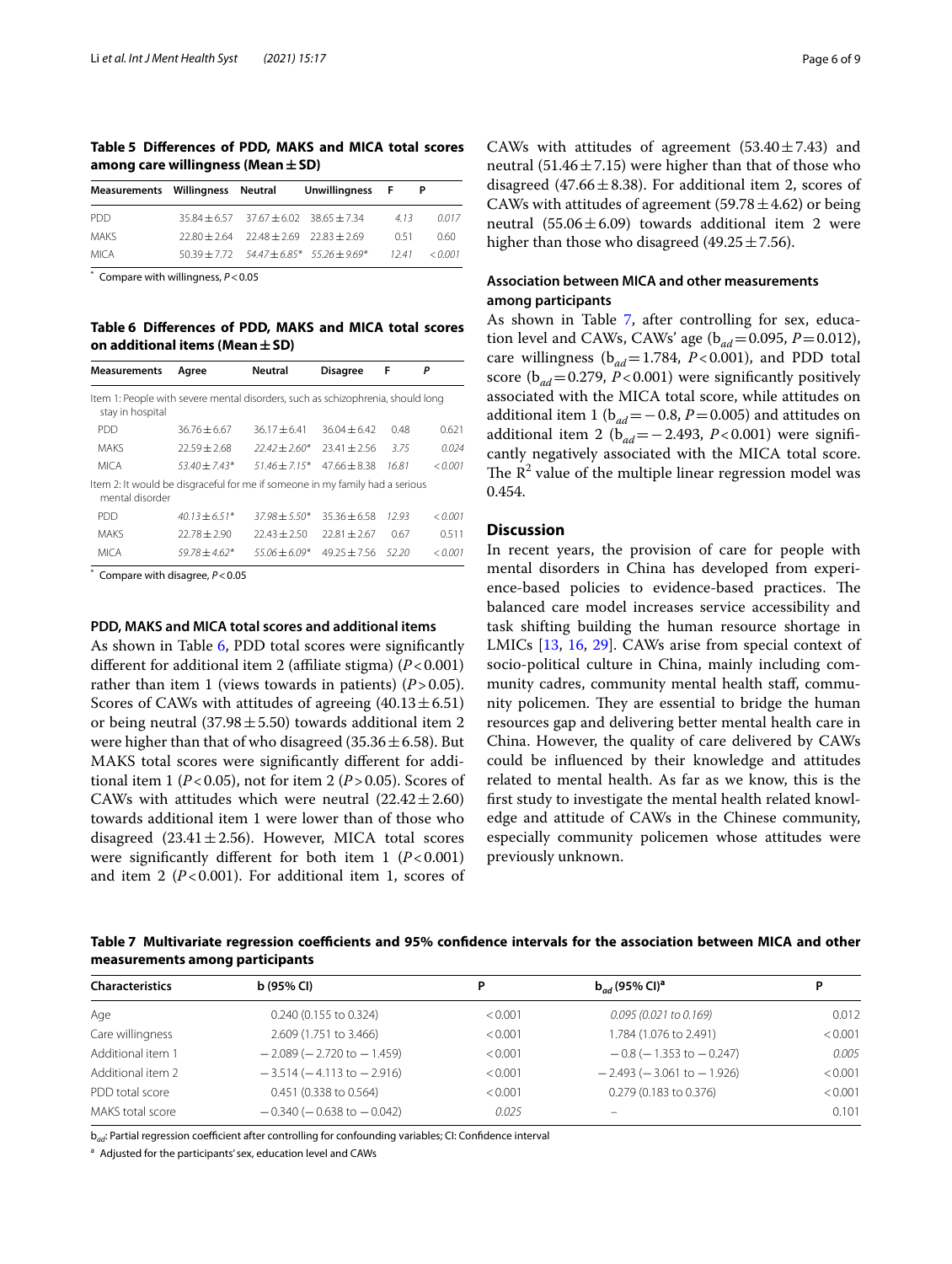Policies on mental disorders in China have developed based on diferent characteristics of periods in history, from the "public prevention and public treatment" in the twentieth century to a social governance model—collaboration, participation and common interests in twenty first century. The human rights of people with SMD have been recognised and improved, which is consistent with the goals of the Comprehensive Mental Health Action Plan 2013–2020 [[30](#page-8-13)]. CAWs play important roles in delivering better mental health services to people with SMD in the community, which could also be regarded as a manifestation of respect of human rights.

It is worth noting that CAWs in our study mainly provide mental health care to people with SMD, such as schizophrenia, schizoafective disorder, paranoid mental disorders, bipolar disorder, epilepsy or mental retardation, which is consistent with the "686 Program" [\[19](#page-8-2)]. In this study, we found that negative attitudes towards patients with SMD were common among older age groups of staf, especially for those between 40–49 and 50–60 years old. It is consistent with previous studies which have found that middle and high ages have been one of the factors infuencing attitudes towards people with mental disorders in high-income countries [[31–](#page-8-14)[33](#page-8-15)] and in China [\[24\]](#page-8-7). It is arguable that the middle-aged and elderly have witnessed diferent policies in Chinese history and have stereotypes which may have been formed during the long history of the mode of prevention and treatment management dominated by the large, specialized psychiatric hospitals.

These results also indicate that community policemen have relatively high level of knowledge but stronger negative attitudes towards people with mental disorders. This is a complex phenomenon. On the one hand, it has shown that negative attitudes to people with mental disorders are associated with lack of knowledge [\[34](#page-8-16)], on the other hand, the most policemen would not want a supervisor or manager who had a mental disorder [\[35\]](#page-8-17), and this may refect a particularly feature of police culture. However, community cadres had less stigma and discrimination compared with community policemen. We think the reason is related to "Task shifting", with the development of the economy and of society, meaning that more and more patients with SMD will be treated, rehabilitated and managed within the community to form a balanced service model between hospital and community service in mental health care [[9\]](#page-7-8). Second, it is now within the roles and responsibilities of community cadres to manage people with mental disorders in China. Third, previous studies have found that it is common to fnd stigma and discrimination among community policemen [[35\]](#page-8-17), which is consistent with our results. But for community policemen, task shifting means that the functions of the police have been expanded from solving problems of violence to relatively less upon violence, but their original attitudes towards patients have not changed accordingly. Commonly they meet people with mental disorders during the course of their police work  $[36-39]$  $[36-39]$ . In fact, community policemen are playing important roles in providing care to people with mental disorders, including for patients at the onset of illness assessing potential violence, and assisting with involuntary hospitalization for patients with chronic illness. Therefore, it is notable that community policemen had a relatively high level of knowledge and understanding regarding stigma and other psychosis but more negative attitudes due to their job activities and unchanged perspectives. But for community cadres, things are diferent. Community cadres participate more in the rehabilitation of patients living in the community and have a frequent contact and further understanding towards them. Previous studies also showed that people who were familiar with and in close contact with patients with mental disorders tended to have a more positive attitude toward them [[40–](#page-8-20)[42](#page-8-21)] supporting the evidence for social contact as an efective intervention to reduce stigma.

CAWs usually share a similar community culture with patients with SMD, so their positive attitudes could help patients increase their accessibility to mental health care. Therefore, it is significant and necessary to assess and improve CAWs' knowledge and attitudes towards mental disorders. Considering the socio-political culture in China, specifc strategies aimed at reducing negative attitudes and stigma and discrimination should be carried out towards particular staf groups such as CAWs.

## **Strengths and limitations**

There are several limitations in this study which should be considered. First, this study aims to report the baseline level of attitudes and knowledge among CAWs, so it is not possible to know the causal relationship between attitudes towards people with SMD and related factors. Second, connecting quantitative research with qualitative research, such as formative work which is absent in this study, will be a more efective approach to investigate factors related to stigma and discrimination.

## **Conclusion**

The findings in our study suggest that negative attitudes towards people mental disorders among CAWs are common, especially among older staff and community policemen. However, the inadequate knowledge and negative attitudes of CAWs could be improved by delivering better mental health services and by addressing the treatment gap. Therefore, investigating the baseline level of level of mental health related to knowledge and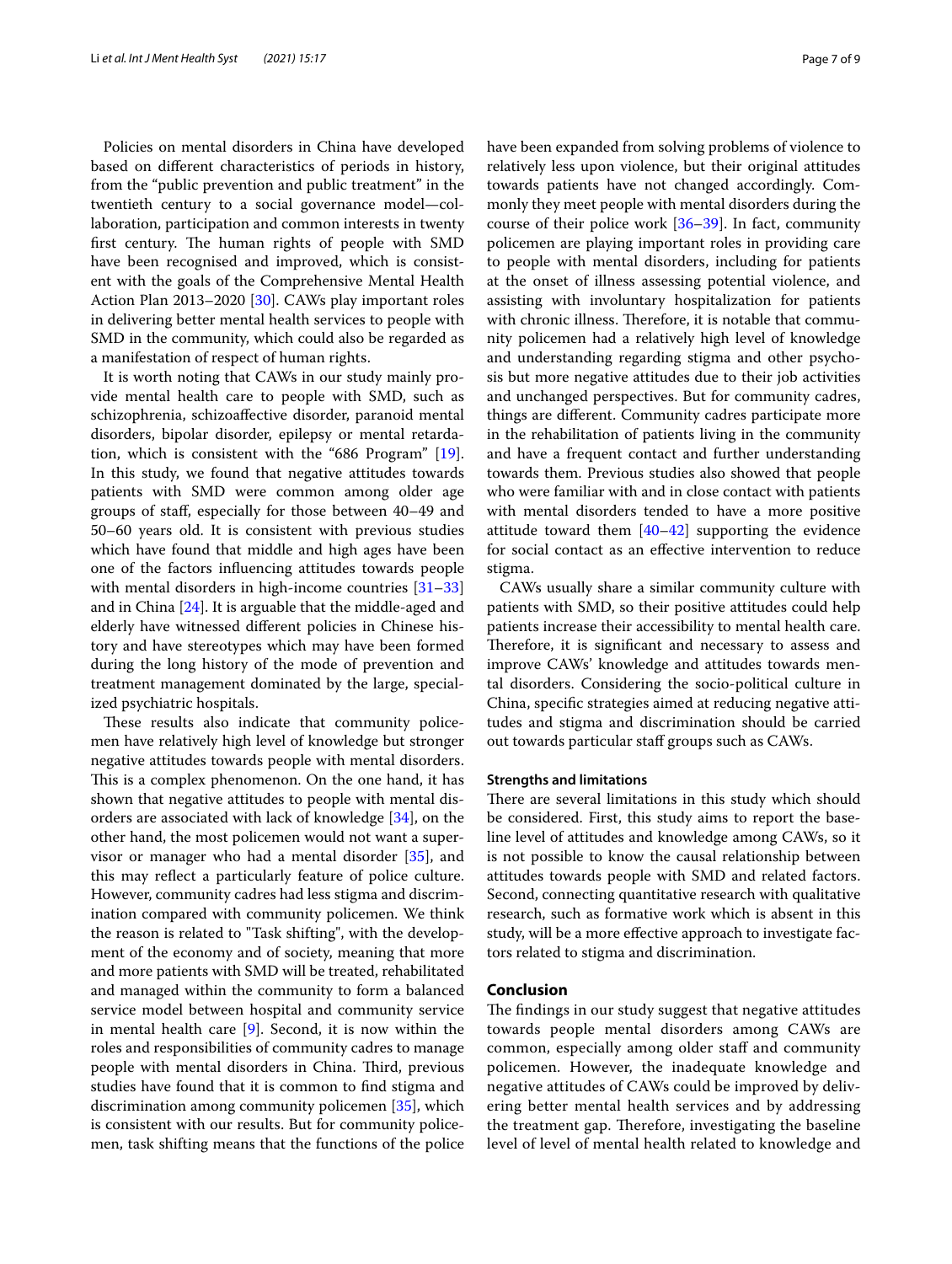attitudes among CAWs is benefcial in order to carry out an anti–stigma campaign in Guangzhou, China to improve negative attitudes and reduce stigma and discrimination.

## **Abbreviations**

CAWs: CAWs; LMICs: Low‑ and middle‑income countries; SMD: Severe mental disorders; PTSA: Policy, training, service, and assessment; PDD: Perceived devaluation and discrimination scale; MICA: Mental illness: clinicians' attitudes; MAKS: Mental health knowledge schedule; CI: Confdence intervals; SD: Standard deviation.

#### **Acknowledgements**

We would like to appreciate participants of CAWs in this study, without whom the study would be difficult to conduct. We also appreciate the contributions of our colleagues such as Yu Fan, Qiao-Mei Zeng and Sheng-Li Huang (The Afliated Brain Hospital of Guangzhou Medical University) who assisted with data collection. Thanks Xing-Rong Hou, the research assistant of the Community Psychiatry Department of The Afliated Brain Hospital of Guangzhou Medical University, who assisted with editing and making comments on this manuscript.

#### **Authors' contributions**

JL designed and led the study. JL drafted the original manuscript. XLD and HQZ helped to coordinate the whole investigation and WC conducted the main data analysis. GT and SEL contributed to the scale support and critically appraised the manuscript. All authors read and approved the fnal manuscript.

### **Funding**

This study was supported by four sources of funds. The frst was the programme of randomly control study in intervention of patients with schizophrenia in community (201607010383), which was supported by Guangzhou Science Technology and Innovation Commission. The second was the mental health model research in community of Guangzhou (2016A031002), which was supported by Health and Family Planning Commission of Guangzhou Municipality. The third was the National Institute for Health Research under its Programme Grants for Applied Research scheme (Improving Mental Health Outcomes by Reducing Stigma and Discrimination: RP-PG-0606-1053). The fourth was the Medical Research Council of UK for INDIGO project (MR/R023697/1) lead by the King's College London. GT is supported by the National Institute for Health Research (NIHR) Applied Research Collaboration South London at King's College London NHS Foundation Trust, and by the NIHR Asset Global Health Unit award. The views expressed are those of the author(s) and not necessarily those of the NHS, the NIHR or the Department of Health and Social Care. GT also receives support from the National Institute of Mental Health of the National Institutes of Health under award number R01MH100470 (Cobalt study). GT is supported by the UK Medical Research Council in relation the Emilia (MR/S001255/1) and Indigo Partnership (MR/ R023697/1) awards.

#### **Availability of data and materials**

The data supporting the conclusions of this study are not publicly available. If any researcher show interest in data or materials access, they should contact the corresponding author on the reasonable request.

### **Ethics approval and consent to participate**

Ethical approval was obtained from the Research Ethics Committee of The Afliated Brain Hospital of Guangzhou Medical University (Guangzhou Huiai Hospital) (Number 025, 2017). Participants were all agreed to participate in this study and gave their written consents.

#### **Consent for publication**

Not applicable.

#### **Competing interests**

The authors declare that they have no competing interests.

#### **Author details**

<sup>1</sup> The Affiliated Brain Hospital of Guangzhou Medical University (Guangzhou Huiai Hospital), NO. 36 Mingxin Road, Liwan District, Guangzhou 510370, China. <sup>2</sup> Faculty of Medical Statistics and Epidemiology, School of Public Health, Sun Yat‑Sen Center for Migrant Health Policy, Sun Yat-Sen University, Guangzhou, China.<sup>3</sup> Care Policy Evaluation Centre, London School of Economics and Political Science, London, UK. 4 Centre for Global Mental Health, Institute of Psychiatry, Psychology and Neuroscience, King's College London, London SE5 8AF, UK.

# Received: 12 November 2020 Accepted: 12 February 2021

#### **References**

- <span id="page-7-0"></span>1. Caulfeld A, Vatansever D, Lambert G, Van Bortel T. WHO guidance on mental health training: a systematic review of the progress for nonspecialist health workers. BMJ Open. 2019. [https://doi.org/10.1136/bmjop](https://doi.org/10.1136/bmjopen-2018-024059) [en-2018-024059](https://doi.org/10.1136/bmjopen-2018-024059).
- <span id="page-7-1"></span>2. Vigo D, Thornicroft G, Atun R. Estimating the true global burden of mental illness. Lancet Psychiatry. 2016;3(2):171–8.
- <span id="page-7-2"></span>3. Chesney E, Goodwin GM, Fazel S. Risks of all-cause and suicide mortality in mental disorders: a meta-review. World Psychiatry. 2014;13(2):153–60.
- <span id="page-7-3"></span>4. Assembly WH (2012) Global burden of mental disorders and the need for a comprehensive, coordinated response from health and social sectors at the country level: report by the Secretariat. World Health Organization 65
- <span id="page-7-4"></span>5. Prince M, Patel V, Saxena S, Maj M, Maselko J, Phillips MR, Rahman A. Global mental health 1 - No health without mental health. Lancet. 2007;370(9590):859–77.
- <span id="page-7-5"></span>6. Bloom DE, Cafero ET, Jané-Llopis E, Abrahams-Gessel S, Bloom LR, Fathima S, Feigl AB, Gaziano T, Mowafi M, Pandya A, Prettner K, Rosenberg L, Seligman B, Stein A, Weinstein C. The global economic burden of noncommunicable diseases. Geneva: World Economic Forum; 2011.
- <span id="page-7-6"></span>7. Sartorius N. Stigma and mental health. Lancet. 2007;370:810–1. [https://](https://doi.org/10.1016/s0140-6736(07)61245-8) [doi.org/10.1016/s0140-6736\(07\)61245-8](https://doi.org/10.1016/s0140-6736(07)61245-8).
- <span id="page-7-7"></span>8. Thornicroft G, Rose D, Kassam A, Sartorius N. Stigma: ignorance, prejudice or discrimination? Br J Psychiatry. 2007;190(3):192–3. [https://doi.](https://doi.org/10.1192/bjp.bp.106.025791) [org/10.1192/bjp.bp.106.025791](https://doi.org/10.1192/bjp.bp.106.025791).
- <span id="page-7-8"></span>Thornicroft G, Tansella M. The balanced care model for global mental health. Psychol Med. 2013;43(4):849–63. [https://doi.org/10.1017/s0033](https://doi.org/10.1017/s0033291712001420) [291712001420.](https://doi.org/10.1017/s0033291712001420)
- <span id="page-7-9"></span>10. Saraceno B, van Ommeren M, Batniji R, Cohen A, Gureje O, Mahoney J, Sridhar D, Underhill C. Global Mental Health 5 - Barriers to improvement of mental health services in low-income and middle-income countries. Lancet. 2007;370(9593):1164–74. [https://doi.org/10.1016/s0140](https://doi.org/10.1016/s0140-6736(07)61263-x) [-6736\(07\)61263-x.](https://doi.org/10.1016/s0140-6736(07)61263-x)
- <span id="page-7-10"></span>11. Thornicroft G, Chatterji S, Evans-Lacko S, Gruber M, Sampson N, Aguilar-Gaxiola S, Al-Hamzawi A, Alonso J, Andrade L, Borges G, Brufaerts R, Bunting B, de Almeida JM, Florescu S, de Girolamo G, Gureje O, Haro JM, He Y, Hinkov H, Karam E, Kawakami N, Lee S, Navarro-Mateu F, Piazza M, Posada-Villa J, de Galvis YT, Kessler RC. Undertreatment of people with major depressive disorder in 21 countries. Br J Psychiatry. 2017;210(2):119–24. <https://doi.org/10.1192/bjp.bp.116.188078>.
- <span id="page-7-11"></span>12. Saxena S, Thornicroft G, Knapp M, Whiteford H. Global Mental Health 2 -Resources for mental health: scarcity, inequity, and inefficiency. Lancet. 2007;370(9590):878–89. [https://doi.org/10.1016/s0140-6736\(07\)61239-2](https://doi.org/10.1016/s0140-6736(07)61239-2).
- <span id="page-7-12"></span>13. Fulton BD, Scheffler RM, Sparkes SP, Auh EY, Vujicic M, Soucat A. Health workforce skill mix and task shifting in low income countries: a review of recent evidence. Hum Resour Health. 2011;9(1):1.
- <span id="page-7-13"></span>14. Xiang Y-T, Yu X, Sartorius N, Ungvari GS, Chiu HFK. Mental health in China: challenges and progress. Lancet. 2012;380(9855):1715–6. [https://doi.](https://doi.org/10.1016/S0140-6736(11)60893-3) [org/10.1016/S0140-6736\(11\)60893-3.](https://doi.org/10.1016/S0140-6736(11)60893-3)
- <span id="page-7-14"></span>15. Liu J, Ma H, He Y-L, Xie B, Xu Y-F, Tang H-Y, Li M, Hao W, Wang X-D, Zhang M-Y, Ng CH, Goding M, Fraser J, Herrman H, Chiu HFK, Chan SS, Chiu E, Yu X. Mental health system in China: history, recent service reform and future challenges. World Psychiatry. 2011;10(3):210–6.
- <span id="page-7-15"></span>16. Kakuma R, Minas H, van Ginneken N, Dal Poz MR, Desiraju K, Morris JE, Saxena S, Scheffler RM. Global Mental Health 5-Human resources for mental health care: current situation and strategies for action. Lancet. 2011;378(9803):1654–63. [https://doi.org/10.1016/s0140-6736\(11\)61093-3.](https://doi.org/10.1016/s0140-6736(11)61093-3)